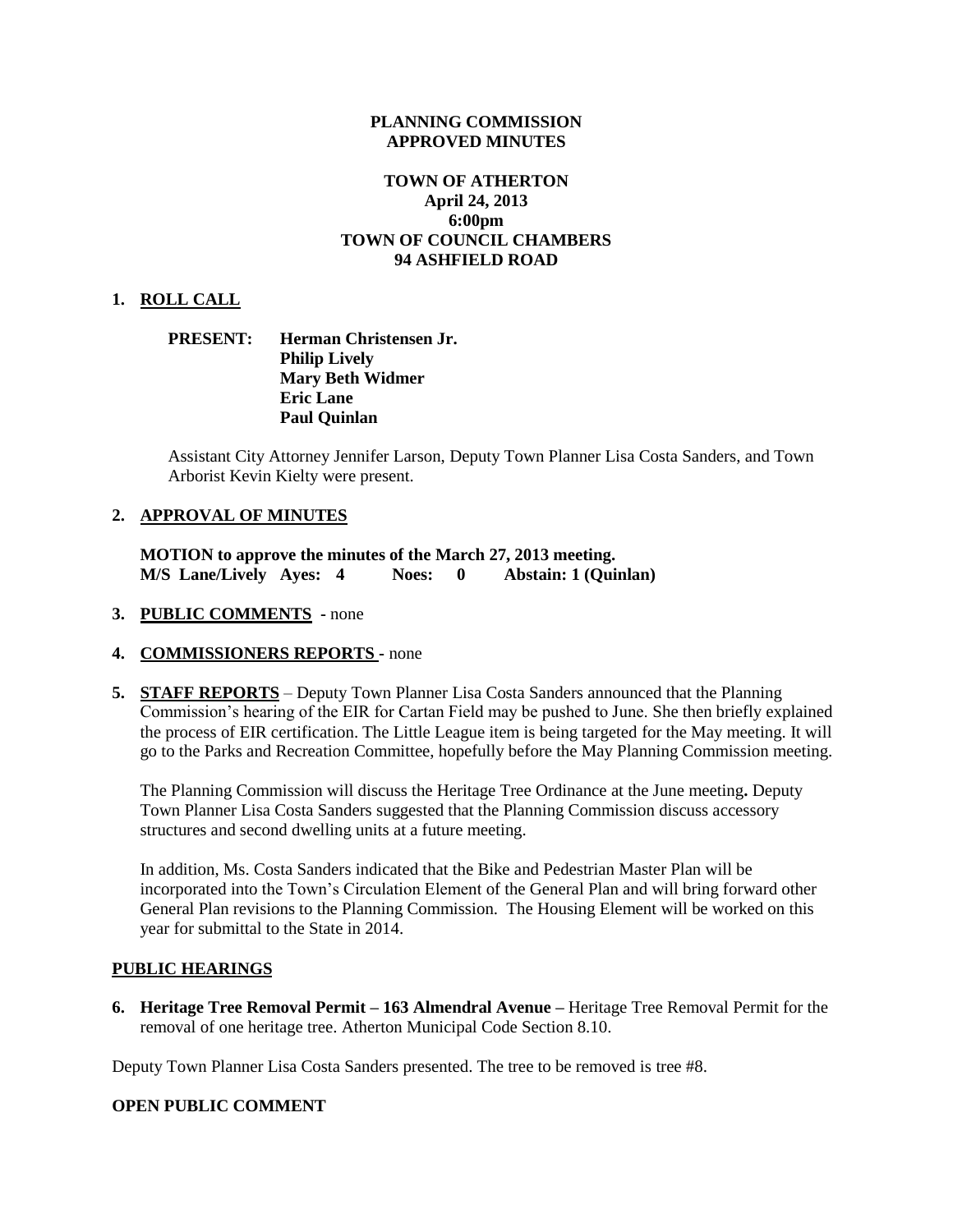Steve Simpson, the architect for the project, spoke in favor of the project. They applicants will be replanting many new trees, including 96" box size trees.

Commissioner Lively asked what will happen to two smaller trees on-site. Mr. Simpson answered that they may or may not be removed. Commissioner Lively asked if trees #7 and #9 will be pruned. Mr. Simpson answered that they will only be pruned to provide clearance for the driveway.

# **CLOSE PUBLIC COMMENT**

Commissioner Widmer thanked the applicant for reconsidering the removal of the additional trees.

Commissioner Lively would be okay with the removal with additional conditions.

Chair Christensen is not okay with the request. He stated that the Heritage Tree Ordinance does not address when a site is heavily wooded. He would vote no on the request.

**MOTION that the Planning Commission approve Heritage Tree Removal Permit for the removal of one redwood tree, identified on the site plan as tree #8, subject to the conditions listed in the Heritage Tree Removal Certificate based on the reasons incorporated in the Staff Report with the following additional condition.**

**M/S Lane/Lively Ayes: 4 Noes: 1 (Christensen)**

*Findings:*

*1. The removal of the tree would not be contrary to the purpose and intent of the Atherton General Plan.*

#### *Additional condition:*

*1. Add condition #5 as follows: Trimming of trees #7 and #9 shall be to the satisfaction of the Town Arborist.*

Chair Christensen informed of the 10 day right of appeal.

**7. Special Structures Permit – 12 Cowell Lane –** Special Structures Permit to allow two basements (one each under a detached accessory building and a detached garage). Atherton Municipal Code Sections 17.15, 17.22 and 17.44.

Deputy Town Planner Lisa Costa Sanders presented the item and concluded by saying that the applicants have spoken to their adjacent neighbors and no comments were received to date.

# OPEN PUBLIC COMMENT

The architect for the project, Ken Linsteadt, spoke in support of the project and made himself available for questions.

Commissioner Lively asked Mr. Linsteadt why the light well was not facing inward as the code directs. Mr. Linsteadt answered that he felt the site was unique and interpreted the code as such as there is a flag lot access on the adjacent property. Commissioner Lively also requested that the lights on the courtyard be downlit. Mr. Linsteadt agreed.

Commissioner Lane questioned adding multiple basements. He asserted that he doesn't think the design is optimal but he doesn't have a problem with it. Commissioner Lane also confirmed that one of the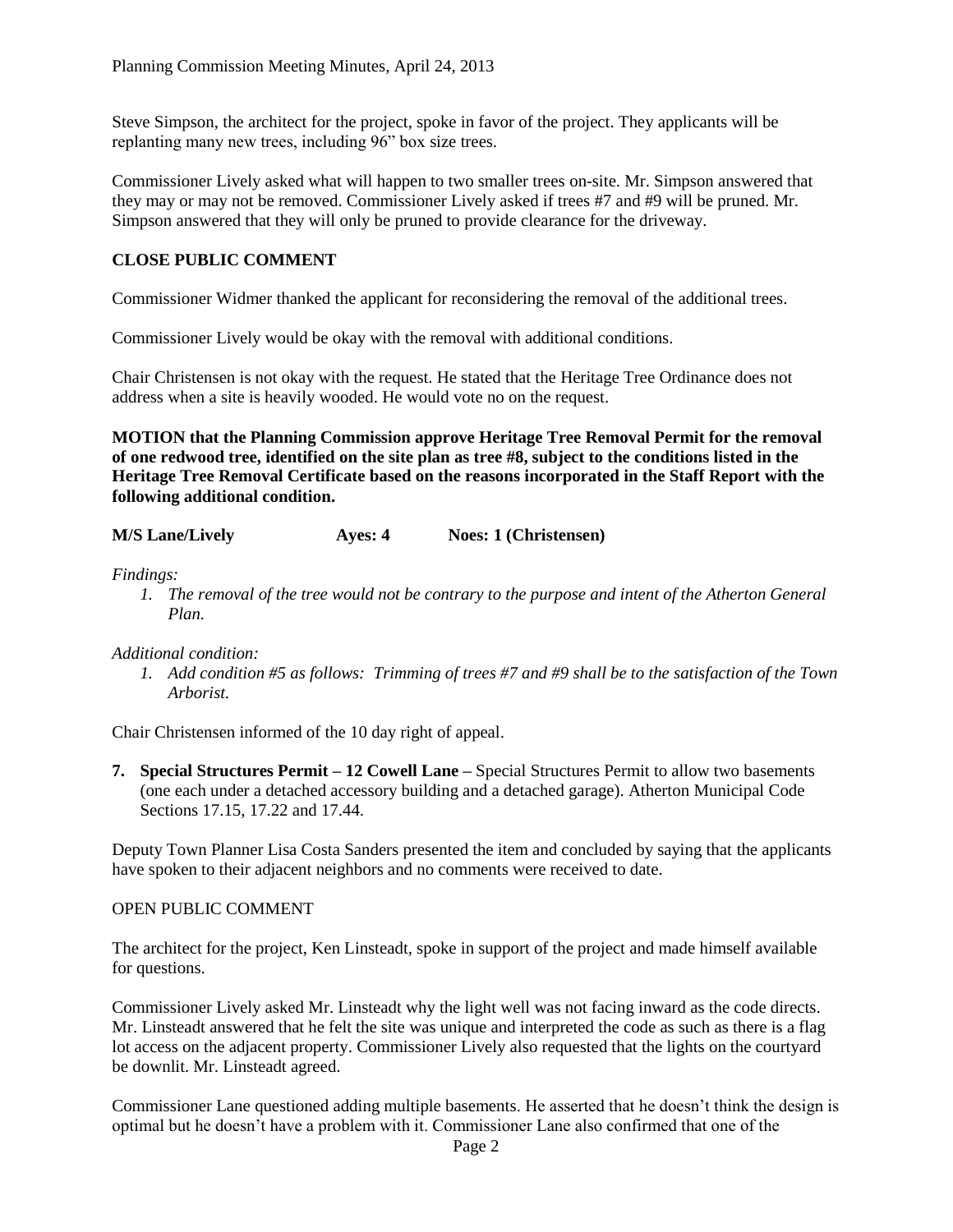accessory structures is a guest suite, which means that it can only be occupied 30 days out of the year. The Deputy Town Planner confirmed this.

Commissioner Quinlan commented that it is a pretty standard approval of a basement under the footprint of the structure. With regards to light wells, the Commission has been fairly strict on facing toward the interior of the property and he wants to be consistent with the standards.

Commissioner Widmer commented that a back facing light well is not consistent.

Chair Christensen is concerned about the light well facing the adjoining parcel.

Mr. Linsteadt offered to flip the structure in question to result in the light well facing the interior of the lot. Chair Christensen agreed with this solution.

**MOTION that the Planning Commission approve a Special Structures Permit at 12 Cowell Lane based on the findings and for the reasons enumerated in the staff report and subject to the conditions listed in the draft special Structures Permit to allow for a basement under the gymnasium with the plan flipped for the light well faces the interior portion of the property . M/S Lively/Lane Ayes: 5 Noes: 0** 

**MOTION that the Planning Commission approve a Special Structures Permit at 12 Cowell Lane based on the findings and for the reasons enumerated in the staff report and subject to the conditions listed in the draft special Structures Permit to allow for a basement under the garage with the following additional condition. M/S Lively/Lane Ayes: 5 Noes: 0** 

# *Findings:*

- *1. The proposed basements will not impact heritage trees and the proposed basement light wells are located on the interior side of the yard.*
- *2. The proposed basements will not negatively impact neighboring properties with respect to privacy and view.*

#### *Additional Conditions:*

- *1. Add condition #7 to read as follows: Lighting for the lower level patio shall be downlit.*
- *2. The applicant shall construct a 6' tall screen wall adjacent to the light well under the garage.*

Chair Christensen informed of the 10 day right of appeal.

*8.* **Special Structures Permit – 82 Howard Way** – Special Structures Permit to allow a tennis court and associated 9' tall tennis court fence to be located in the rear yard a) closer to the main residence than is normally allowed and b) 10' from the rear property line abutting a public right of way. Atherton Municipal Code Sections 17.15, 17.22 and 17.44.

Deputy Town Planner Lisa Costa Sanders presented the item.

There was some discussion about an encroachment permit that will be necessary to access the back of the subject property through the 4' easement owned by Sacred Heart. Commissioner Lively mentioned that Sandy Dubinsky of Sacred Heart did not have any knowledge of the project.

## OPEN PUBLIC COMMENT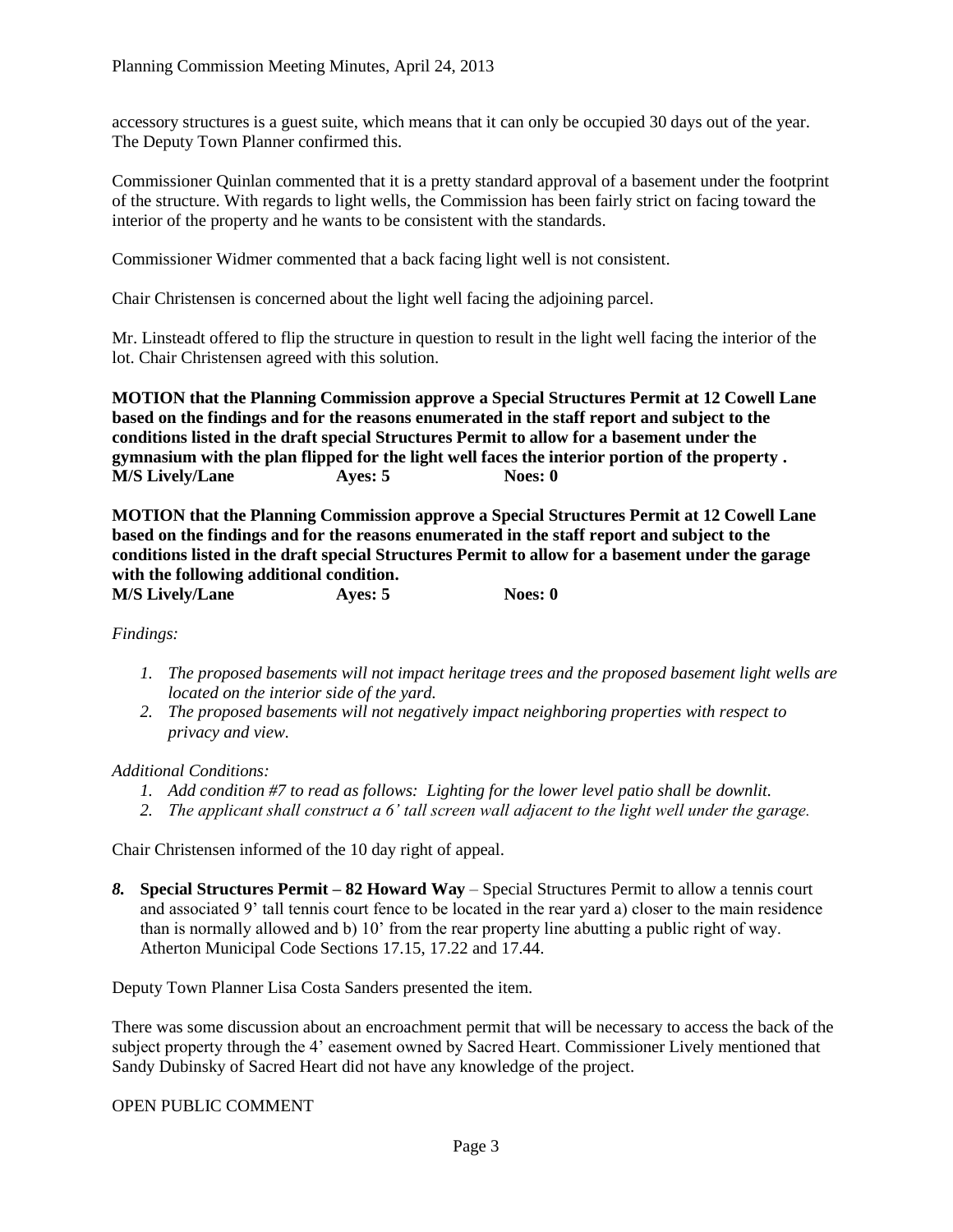Thomas Klope, landscape designer, spoke on behalf of the project. He commented that they were waiting on approval from the Town before they approached Sacred Heart or applied for an encroachment permit.

# CLOSED PUBLIC COMMENT

Commissioner Lively asked where the vehicles will park during construction. Mr. Klope answered that there will be no parking on Emilie. All parking will be inside the site.

Commissioner Lane asked why they need access from Emilie. Mr. Klope answered that there is no access from the front of the property to the rear of the property.

# CLOSED PUBLIC COMMENT

Chair Christensen commented that while unconventional, the project will have no impact on the surrounding properties.

Commissioner Widmer feels the project doesn't meet the setbacks from the house and that sound/noise will impact the neighbors.

Commissioner Lively thinks that they should be required to maintain screening along Emily.

Commissioner Quinlan is only concerned with the height of the fence and not the tennis court. Upon further discussion the fence will be 6' on the existing 2' retaining wall.

**MOTION that the Planning Commission approve the Special Structures Permit at 82 Howard Way based on the findings and for the reasons enumerated in the staff report and subject to the conditions listed in the amended draft Special Structures Permit to allow a tennis court outside the setback area. The motion passed with the following additional conditions. M/S Lively/Quinlan Ayes: 3 Noes: 2 (Lane/Widmer)**

*Findings:*

- *1. The proposed tennis court will not negatively impact neighboring properties with respect to privacy and view.*
- *2. The proposed tennis court complies with other development standards, restrictions, or limitations for the proposed building or structure, such as height and landscaping screening.*
- *3. The granting of the special structure permit is consistent with the objectives of the general plan and this title.*

# *Additional Conditions:*

- *1. Amend condition 2 to add: "the applicant shall maintain on-site landscape screening.*
- *2. Add condition 5 to read as follows: "All construction parking shall be located on-site."*
- *3. Add condition 6 to read as follows: "The applicant shall obtain construction access approval from Sacred Heart Schools and an Encroachment Permit from the Town.*
- *4. Add condition 7 to read as follows: "The tennis court fence shall be limited to 6' in height measured from existing grade."*

Chair Christensen informed of the 10 day right of appeal.

**ADJOURN –** The meeting adjourned at 7:23 pm.

Respectfully Submitted: